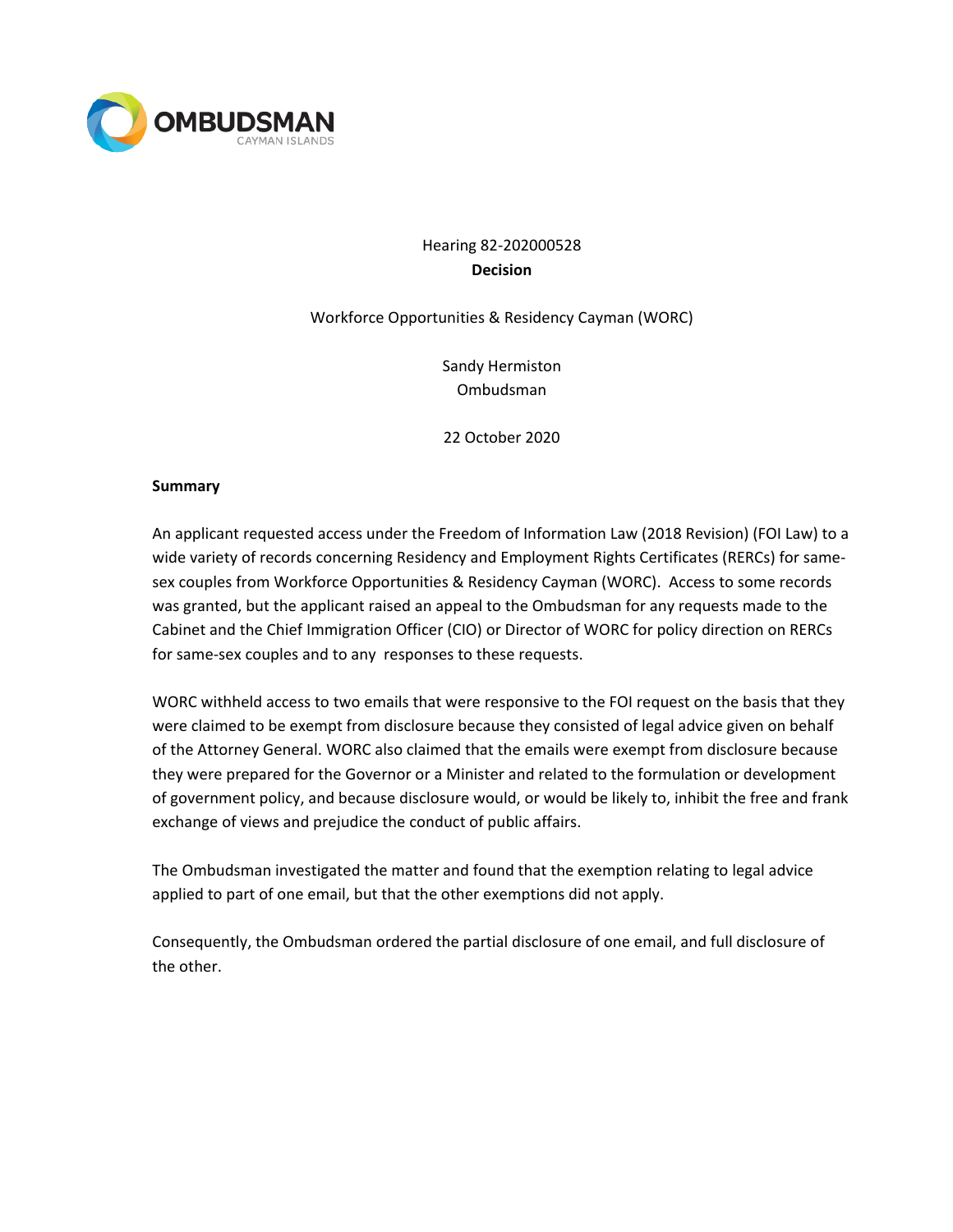#### **Statutes [1](#page-1-0) considered**

Freedom of Information Law (2018 Revision) (FOI Law) Freedom of Information (General) Regulations 2008 (FOI Regulations)

#### **Contents**

#### **A. INTRODUCTION**

…

[1] On 14 October 2019, the applicant requested access under the FOI Law to a wide variety of records from WORC relating to RERCs for same-sex couples. The request included the following:

> *x. If a Cabinet Direction/Policy Direction has been made to Cabinet we would request a copy of that request and any response.*

> *xii. If a request to the CIO or the Director of WORC has been made seeking guidance in regards to the same sex marriage and* [Residency and Employment Certificates, or RERCs]*, we would request a copy of that request and any response.*

- [2] After WORC extended the period for responding under section 7(4) of the FOI Law, the applicant received a partial response from the Chairman of the Caymanian Status & Permanent Residency Board (the Chairman; the Board). The Information Manager's initial decision, sent by email on 13 December 2019, contained additional records. It was claimed that further records were not held or were exempt under the following:
	- section 17(1)(c) records that are legal advice from the Attorney General or the Director of Public Prosecutions;
	- section 19(1)(b) records prepared for the Governor or a Minister relating to the formulation or development of government policy;
	- section 20(1)(b) records whose disclosure would inhibit the free and frank exchange of views for the purposes of deliberation;

<span id="page-1-0"></span> $1$  In this decision, all references to sections are to sections of the Freedom of Information Law (2018 Revision) as amended, and all references to regulations are to the Freedom of Information (General) Regulations 2008, unless otherwise specified.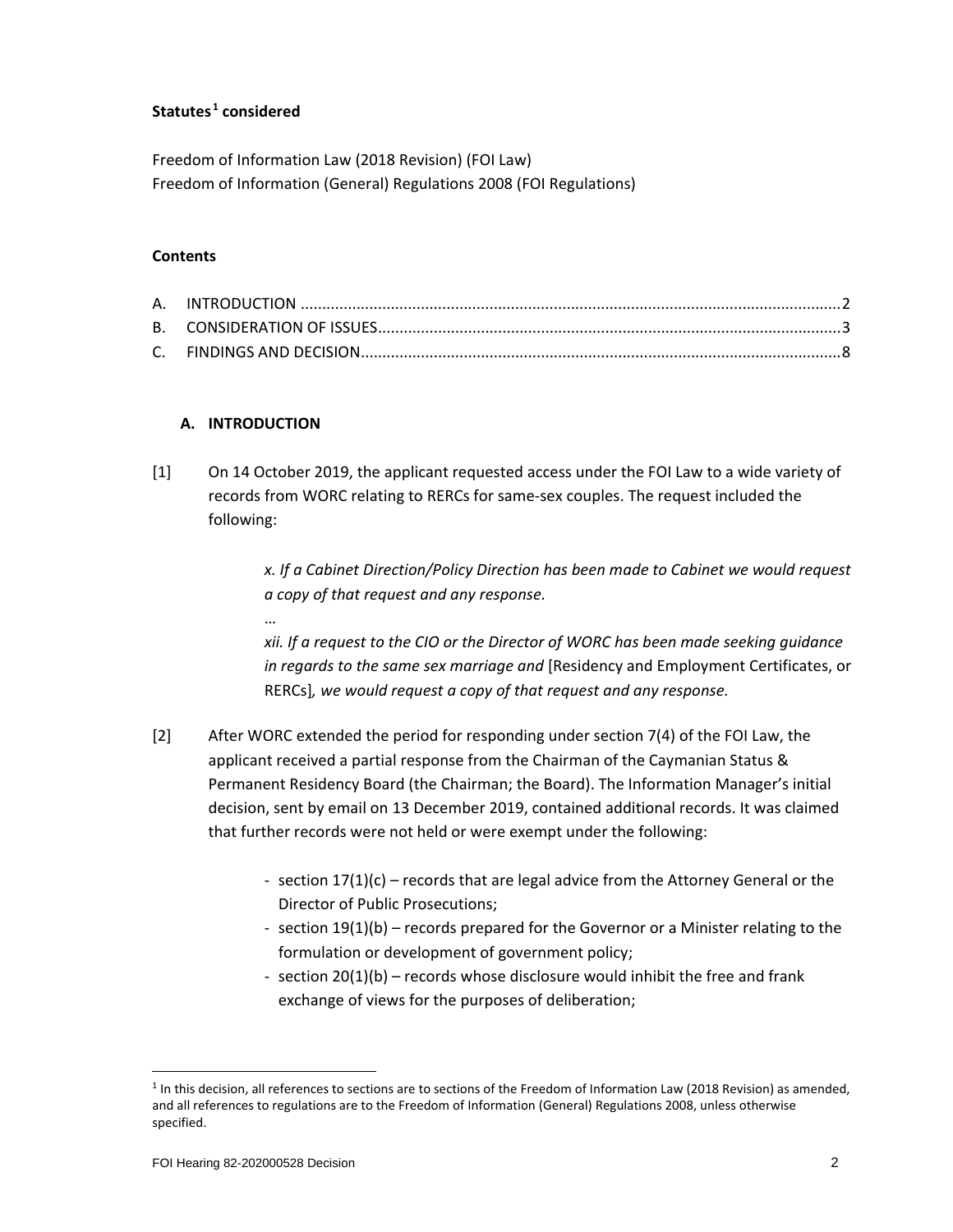- section 20(1)(d) records whose disclosure would prejudice the effective conduct of public affairs.
- [3] The applicant requested an internal review by the Chief Officer. The Chief Officer's decision supported WORC's initial decision, that is, that the above exemptions applied. On 5 March 2020, the applicant made an appeal to the Office of the Ombudsman in relation to access to the following:

• *The Cabinet Direction/Policy Direction request made by John Meghoo to the Cabinet of the Cayman Islands on 2 November 2017 and any response.* • *Any document from the Board seeking guidance from the Chief Immigration Officer of the Cayman Islands ("CIO")/Director of WORC in regards to same sex marriages and RERCs.*

- [4] After an initial mix-up, we received the correct responsive records for the purposes of our investigation and decision. These records consist of two emails that form part of a long email chain, and are respectively dated 1 and 2 November 2017.
- [5] In his response of 13 December 2019, the Chairman, Mr John Meghoo, mistakenly indicated that his request for policy direction from the Cabinet had been made on 2 November 2017, while it had, in fact, been made on 1 November 2017.

## **B. CONSIDERATION OF ISSUES**

*…*

- **a. Consideration of whether the requested records are exempt because they are legal advice given by or on behalf of the Attorney General or the Director of Public Prosecutions, pursuant to section 17(1)(c)**
- $[6]$  Section 17(1)(c) states:

*17. (1) A record is exempt from disclosure if –*

*(c) it is legal advice given by or on behalf of the Attorney General or the Director of Public Prosecutions.*

[7] Section 12(1) states:

*12. (1) Where an application is made to a public authority for access to a record which contains exempt matter, the authority shall grant access to a copy of the record with the exempt matter deleted therefrom.*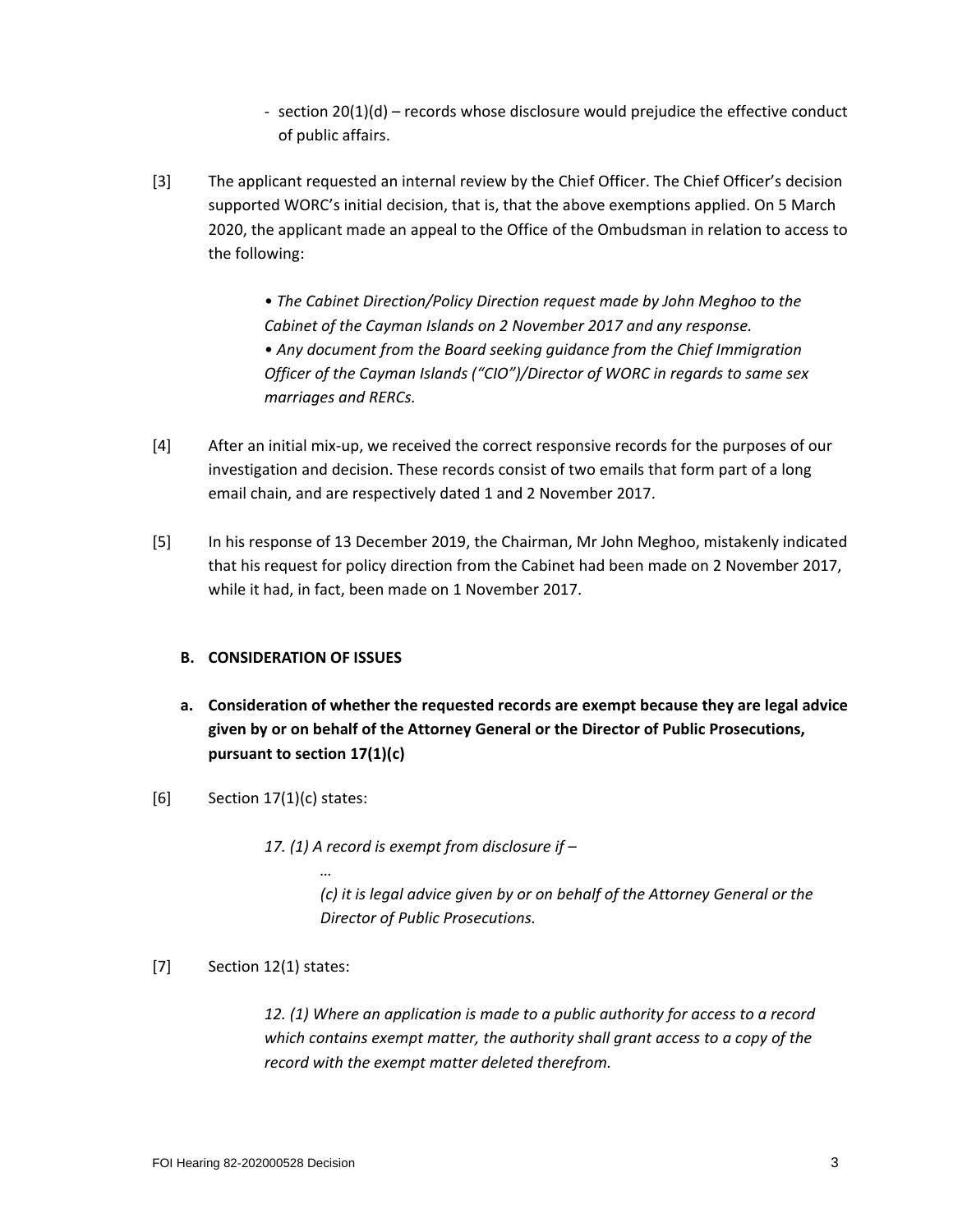[8] WORC's submission and reply submission in the present hearing assert that the responsive records are exempt under this section, as follows:

> *… the communications between the Department of WORC and our legal advisors are deemed exempt, as it is legal advice given by Director of Public Prosecutions office*.

*It is the Department's position that the burden of proof of the applicability for this exemption is plain under review.*

- [9] These two statements constitute the sum total of WORC's arguments in support of applying the exemption in section 17(1)(c). The first sentence is factually inaccurate, since the advice in question was provided by the Attorney General's Chambers not by the Director of Public Prosecutions. The meaning of the second sentence is unclear, but I suspect it is intended to signify that the reasons for the exemption are self-evident.
- [10] I consulted the initial decision provided to the applicant on 13 December 2019 and the internal review decision, neither of which gives any reasons for applying the exemption pursuant to section 17(1)(c).
- [11] Section 43(2) explicitly places the burden of proof on the public authority "to show that it acted in accordance with its obligations under [the FOI Law]". WORC's arguments are not sufficient to show that this requirement has been met.
- [12] The courts recognize two categories of legal professional privilege, litigation privilege and legal advice privilege. For the former to apply, records must have been created for the predominant purpose of preparing for, advising on or conducting litigation that is either under way or a reasonable prospect at the time the records were created. Litigation privilege is particularly relevant in adversarial proceedings.<sup>[2](#page-3-0)</sup> The records that are the subject of this appeal consist of a request for policy direction from the Cabinet and the response to that request. Consequently, they were not created with litigation in mind and so are not subject to litigation privilege.
- [13] A four-step test is used to determine whether legal advice privilege attaches to all or part of a document:

*(i) there must be a communication, whether oral or written; (ii) the communication must be of a confidential character; (iii) the communication must be between a client (or his agent) and a legal advisor; and*

<span id="page-3-0"></span><sup>2</sup> Re L (a minor)(Police Investigation: Privilege), [1997] 2 All ER 78, paras 90-92.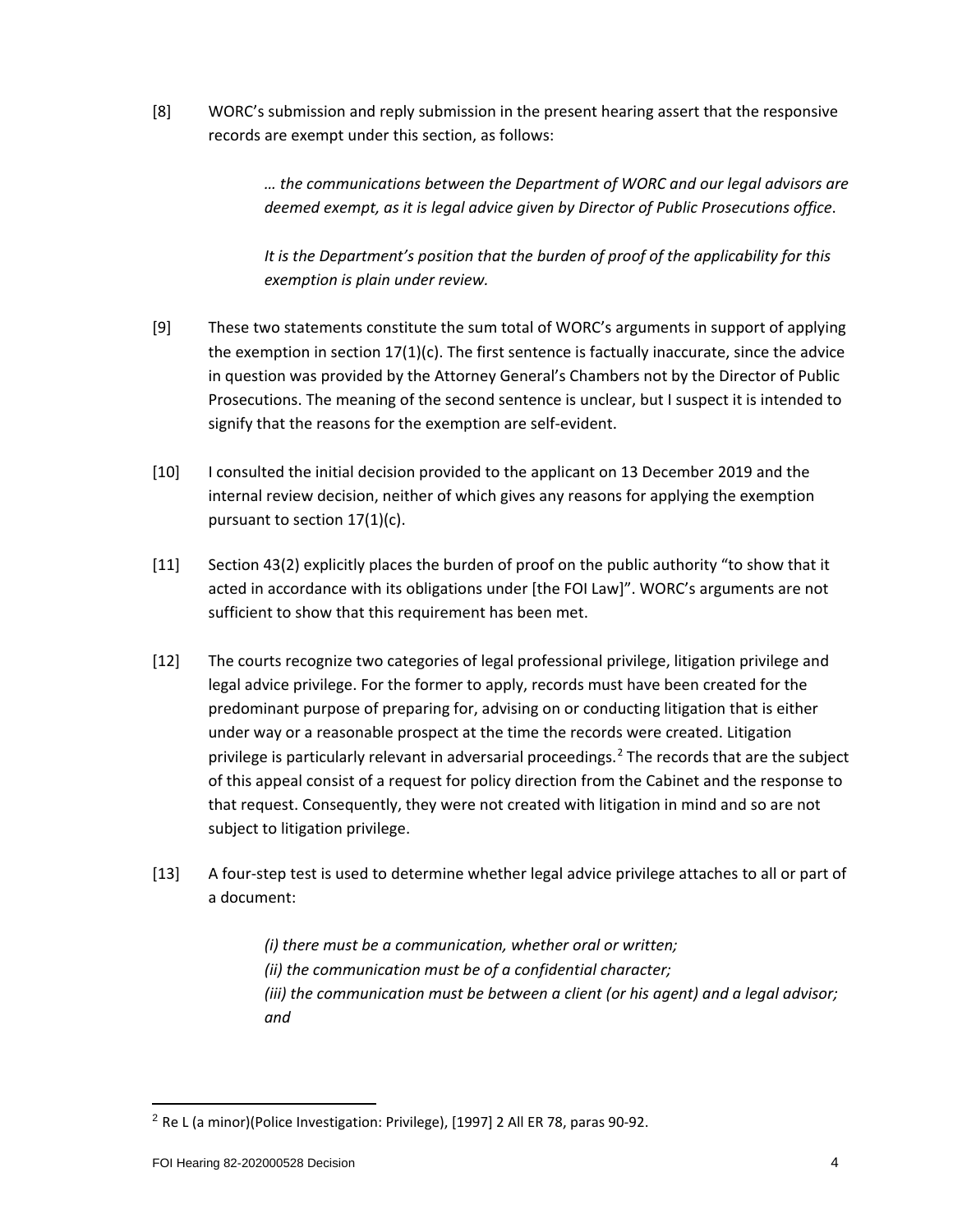*(iv) the communication must be directly related to the seeking, formulating or giving of legal advice*. [3](#page-4-0)

- [14] The two emails under consideration are written communications of a confidential nature. They were copied to some 10 individuals, all of whom were either employees of WORC or the Ministry of Home Affairs, or members of the Board. The sharing of advice internally is not inconsistent with maintaining the confidentiality of the advice, as would be the case if the content were, for instance, shared in a media interview.<sup>[4](#page-4-1)</sup>
- [15] However, the emails were not sent between a client (or his or her agent) and a legal advisor, and they are not related to the "seeking, formulating or giving of legal advice". Instead, they consist of a request from the Chairman for policy guidance and the Chief Officer's response to that request. Therefore, the emails as a whole are not subject to legal professional privilege.
- [16] Nonetheless, legal professional privilege may attach to part of a document only.<sup>[5](#page-4-2)</sup> The email containing the Chairman's request for policy direction contains an extract of legal advice provided by the Attorney General's Chambers to the CIO and the Board. I consider that this extract of legal advice meets the four criteria listed above in that it forms part of a written, confidential communication between a client and a legal advisor, in which legal advice is formulated.
- [17] **Therefore, while the remainder of the Chairman's request for direction and the response from the Chief Officer are not exempt, the extract of legal advice quoted in the Chairman's email is exempt pursuant to section 17(1)(c), as it is advice provided on behalf of the Attorney General and subject to legal professional privilege.**
	- **b. Consideration of whether the requested records are exempt because their disclosure would, or would be likely to, inhibit the free and frank exchange of views for the purposes of deliberation pursuant to section 20(1)(b), and, if so, whether disclosure would nevertheless be required, as it would be in the public interest under section 26(1)**

## [18] Section 20(1)(b) states:

*20. (1) A record is exempt from disclosure if –*

*(b) its disclosure would, or would be likely to, inhibit the free and frank exchange of views for the purposes of deliberation;*

*…*

<sup>3</sup> B v Canada, [1995] 5 W.W.R. 374 (B.C.S.C.).

<span id="page-4-2"></span><span id="page-4-1"></span><span id="page-4-0"></span><sup>4</sup> Mann v Carnell, [1999] 201 CLR 1 (Australia).

<sup>5</sup> GE Capital Corporate Finance Group Ltd v Bankers Trust CO, [1995] 1 WLP 172, CA.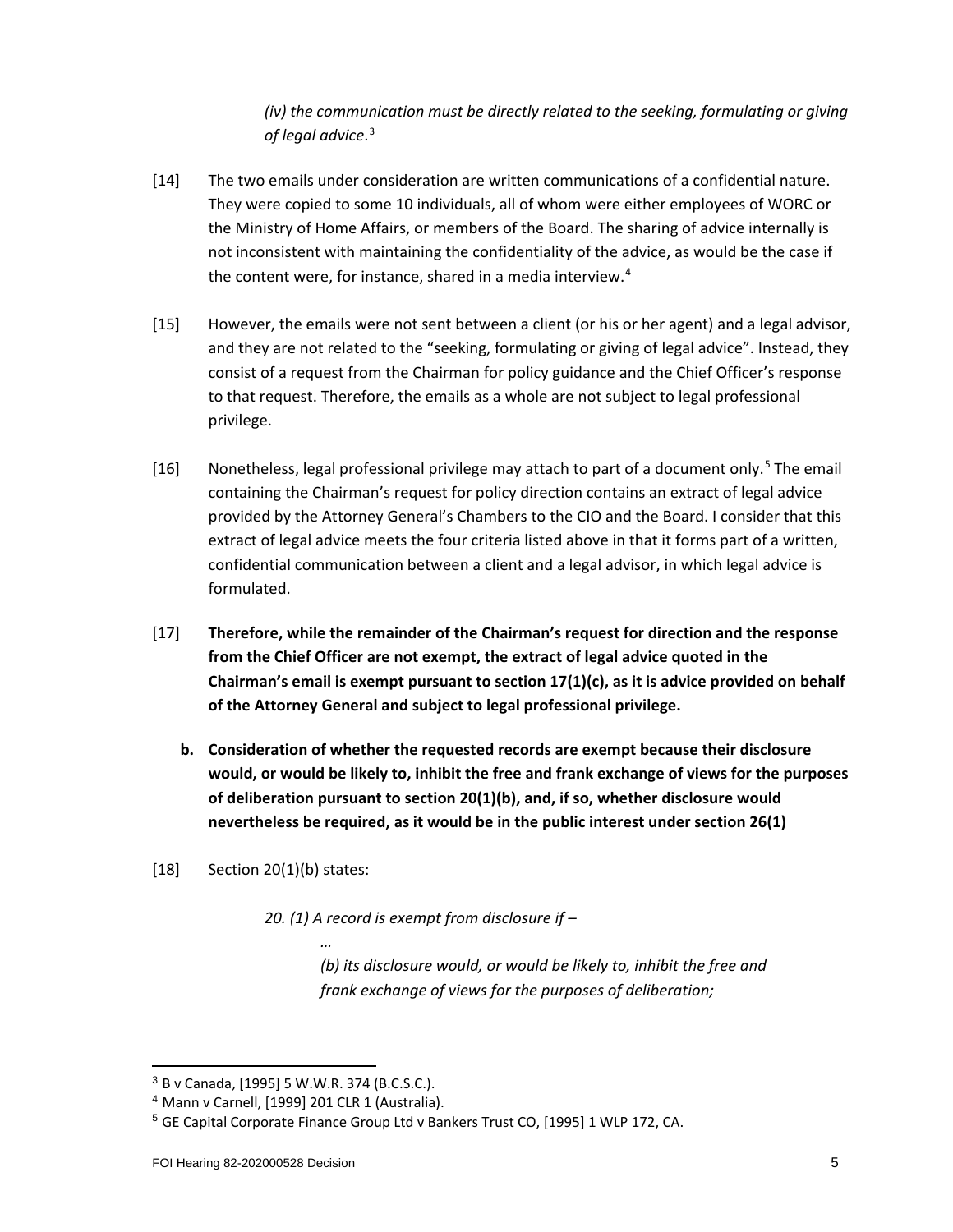[19] WORC has not presented any arguments to support its claim that the exemption in section 20(1)(b) was engaged, except by stating that:

> *The record contained opinions, advice and recommendations, relating to the development of Government policy and would be likely to, inhibit the free and frank exchange of views for the purposes of deliberation effective conduct of public affairs [sic].*

- [20] Except for the legal advice, which I have found should not be subject to disclosure, I find that the remainder of the emails do not contain any information, including opinions, advice or recommendations relating to the development of government policy, that, if disclosed, would, or would be likely to, inhibit the free and frank exchange of views for the purposes of deliberation.
- [21] **Therefore, I find that the exemption in section 20(1)(b) does not apply to the requested records.**
- [22] Since I have found that the exemption does not apply, I am not required to carry out the public interest test in section 26(1).
	- **c. Consideration of whether the requested records are exempt because their disclosure would, or would be likely to, prejudice the conduct of public affairs pursuant to section 20(1)(d), and, if so, whether disclosure would nevertheless be required, as it would be in the public interest under section 26(1)**
- [23] Section 20(1)(d) states:

*…*

*20. (1) A record is exempt from disclosure if –*

*(d) its disclosure would otherwise prejudice, or would be likely to prejudice, the conduct of public affairs.*

- [24] WORC has not presented any arguments to support its claim that the exemption in section 20(1)(d) was engaged.
- [25] Except for the extract of legal advice, discussed above, I find that the disclosure of the remainder of the emails would not, or would not be likely to, prejudice the conduct of public affairs.
- [26] **Therefore, I find that the exemption in section 20(1)(d) does not apply to the requested records.**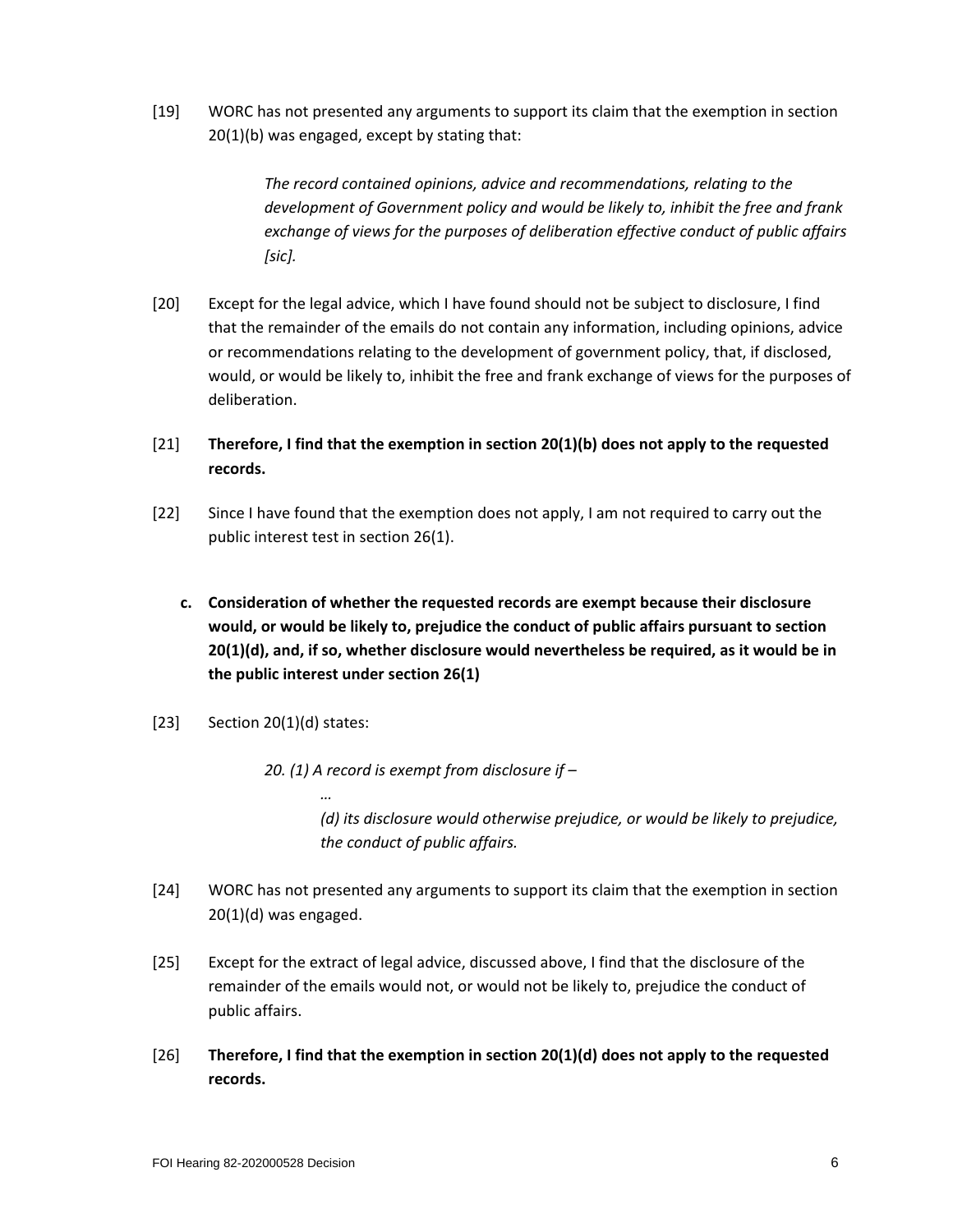- [27] Since I have found that the exemption does not apply, I am not required to carry out the public interest test in section 26(1).
	- **d. Consideration of whether the requested records are exempt because they contain opinions, advice or recommendations, or a record of consultations or deliberations prepared for the Governor or a Minister relating to the formulation or development of government policy, pursuant to section 19(1)(b)**
- $[28]$  Sections 19(1)(b) and (2) state:

*…*

*19. (1) Subject to subsection (2), a record is exempt from disclosure if it contains opinions, advice or recommendations, or a record of consultations or deliberations –*

*(b) prepared for the Governor or a Minister relating to the formulation or development of Government policy*

*(2) Subsection (1) does not apply to records which contain material of a purely factual nature or reports, studies, tests or surveys of a scientific or technical nature.*

[29] WORC has not presented any arguments to support its claim that the exemption in section 19(1)(b) was engaged, except by stating that:

> *It is the Department's position that the Ministry applied this exemption noting that the advice/recommendations contained in the records under dispute are exempt with the final intent to utilize them in presentation to the respective Minister.*

- [30] The remainder of the emails do not contain any opinion, advice or recommendations, or a record of consultations or deliberations prepared for the Governor or a Minister relating to the formulation or development of government policy.
- [31] The argument that it is the intention that the records in dispute will be used "in presentation to the respective Minister" is misapplied, as the exemption only applies to records that contain "opinions, advice or recommendations, or a record of consultations or deliberations … prepared for the Governor or a Minister". The two emails under consideration are not records of consultations or deliberations, and they were not prepared for the Governor or a Minister.
- [32] **For these reasons, I find that the exemption in section 19(1)(b) does not apply to the requested records.**